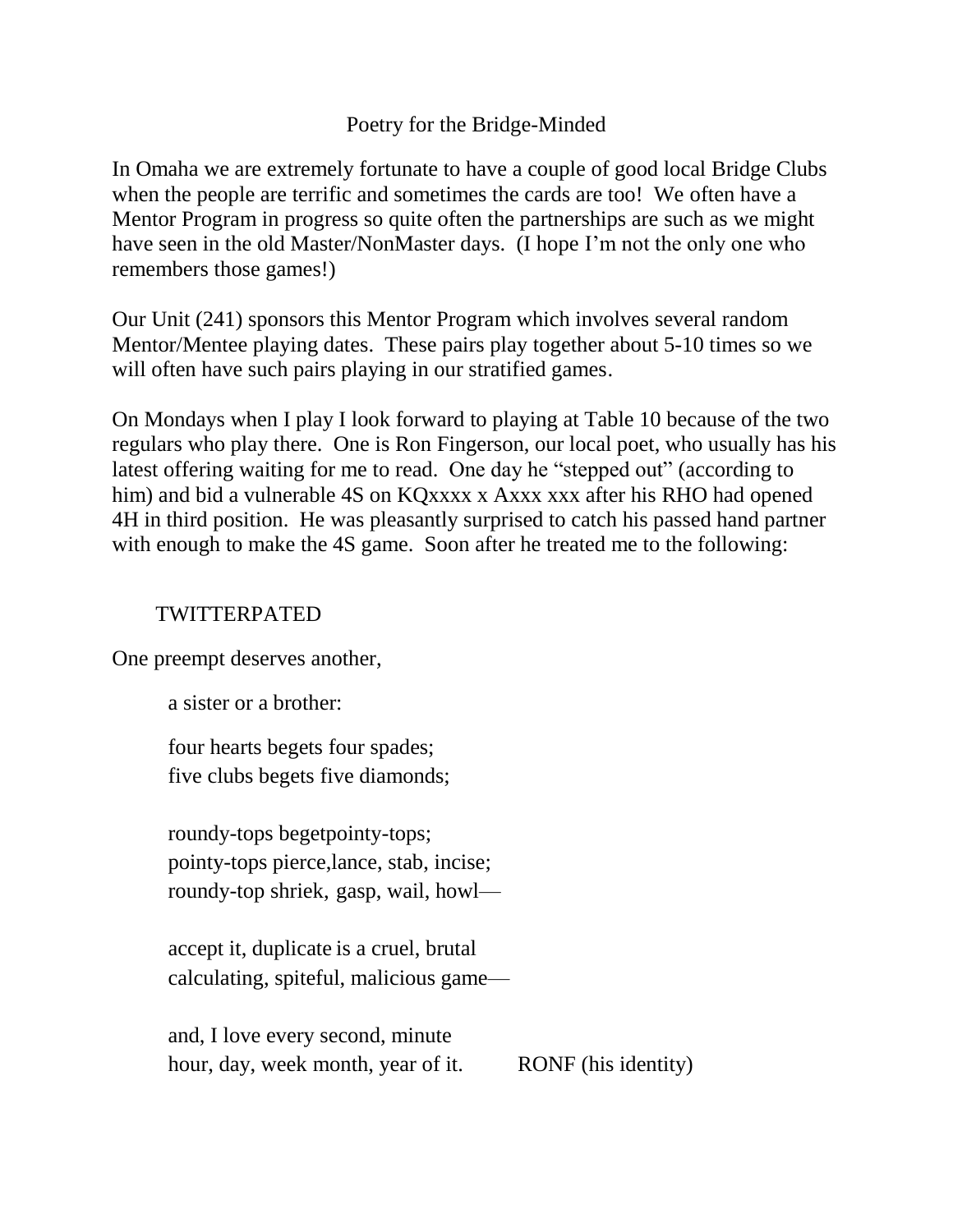As you can see our club is not without fun. Recently he shared the following with me:

### ERR

Err is grr

pushing rookie into game when he or she likely would have felt satisfied with a partscore.

# Err is grr

doubling guru's slam contract holding insufficient trump strength and an ace in his void suit.

## Err is grr

losing focus, forgetting to count cards played: one two three four five six seven eight nine ten eleven twelve thirteen.

## Err is grr

pulling the wrong card, playing too quickly, forfeiting a sure trick going set, vulnerable.

## Err is grr

Double grr, triple grr Quadruple grr, quintuple grr.

And this one:

### E PLURIBUS UNUM

### A traveler from a far away board